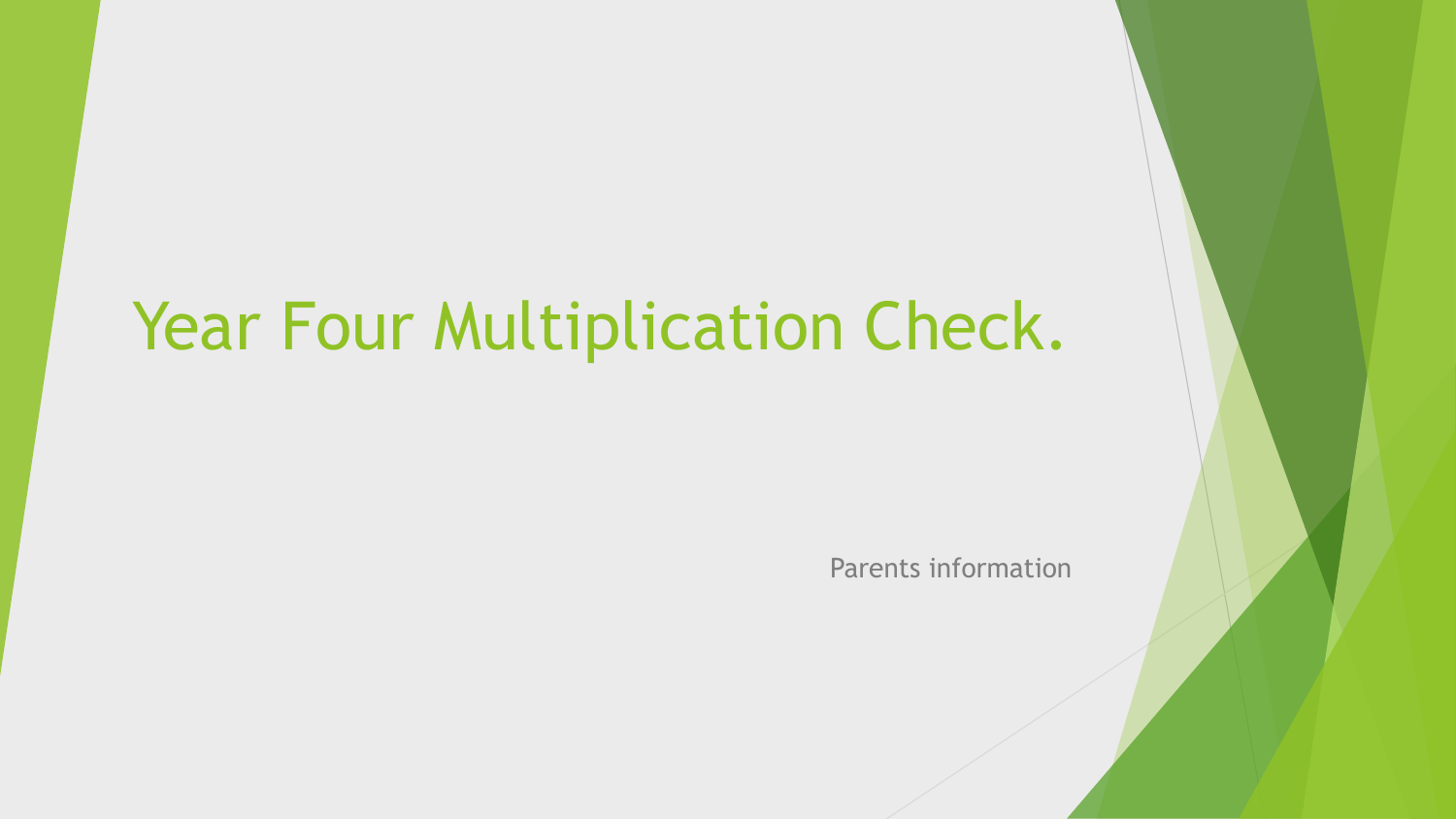## **What is the Multiplication Check?**

- The purpose of the MTC is to determine whether pupils can recall their times tables fluently, which is essential for future success in mathematics.
- It will help schools to identify pupils who have not yet mastered their times tables, so that additional support can be provided.
- It is an on-screen check consisting of 25 times table questions.
- ▶ Your child will be able to answer 3 practice questions before taking the actual check. They will then have 6 seconds to answer each question. On average, the check should take no longer than 5 minutes to complete.
- Schools will have a 3-week check window in June to administer the MTC. Teachers will have the flexibility to administer the check to individual pupils, small groups or a whole class at the same time.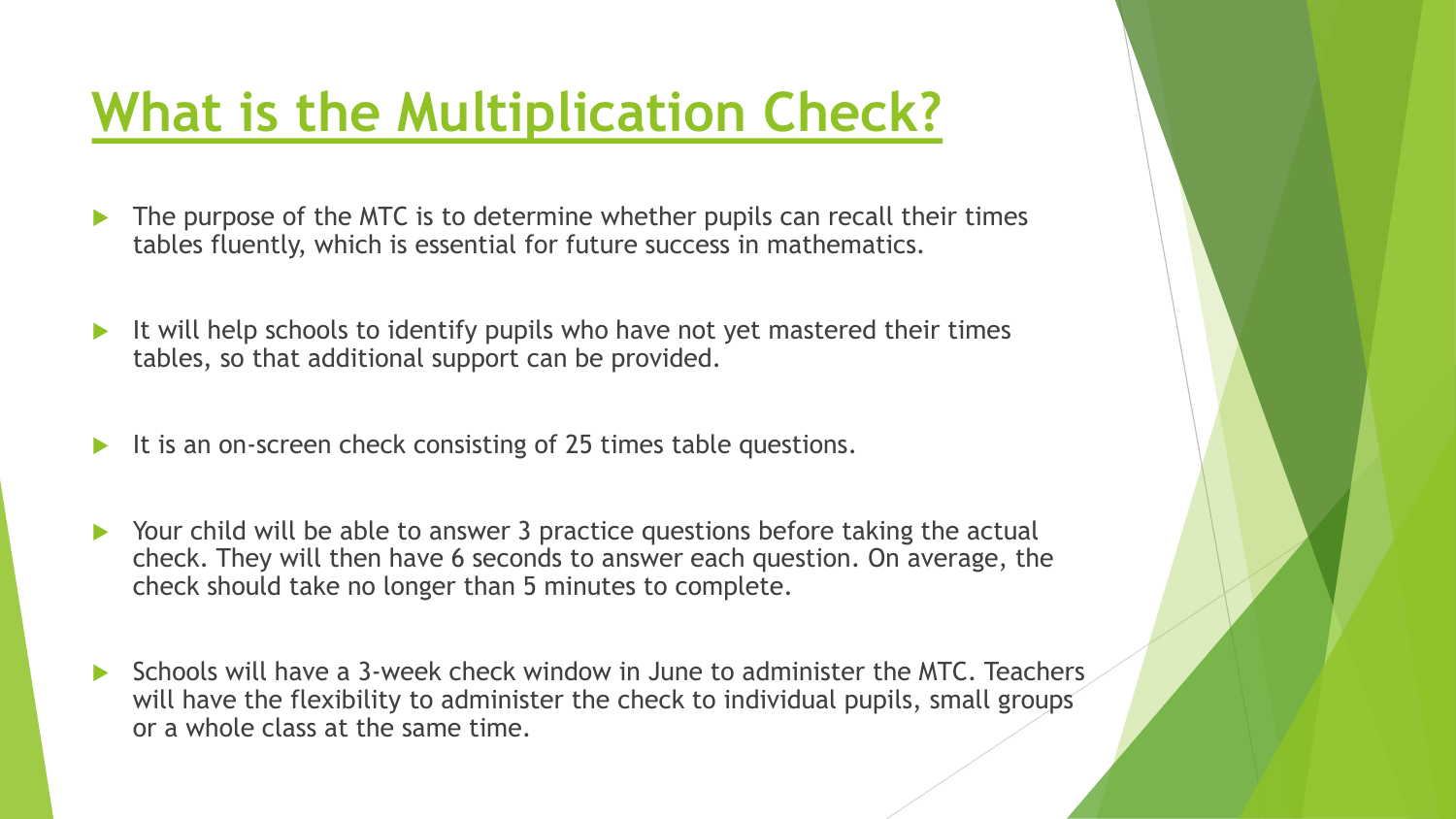

The national times table check is a test for all year four pupils that takes place between the 6<sup>th</sup> and 24<sup>th</sup> of June 2022.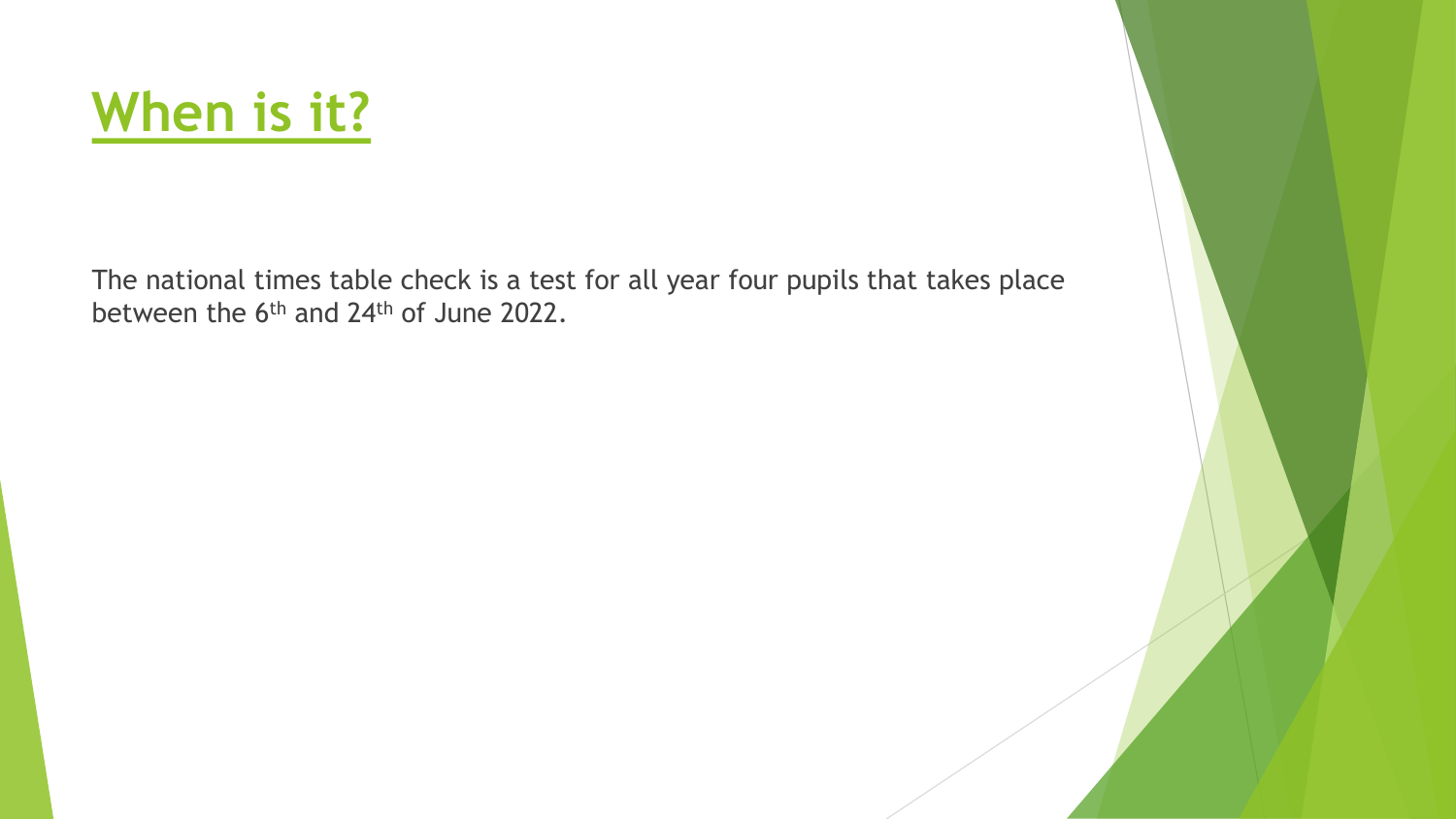#### **Why are times tables important?**

Times tables are fundamental to support children and under pin everything within Maths. It is vital that all children know their multiplication facts up to 12 x 12.

Memorising times tables makes it **far quicker and easier for children to work out maths problems in their** heads. ... This will help them to solve questions involving multiplication, addition, subtraction and division in their head, making the act of memorising multiplications a very worthwhile cause!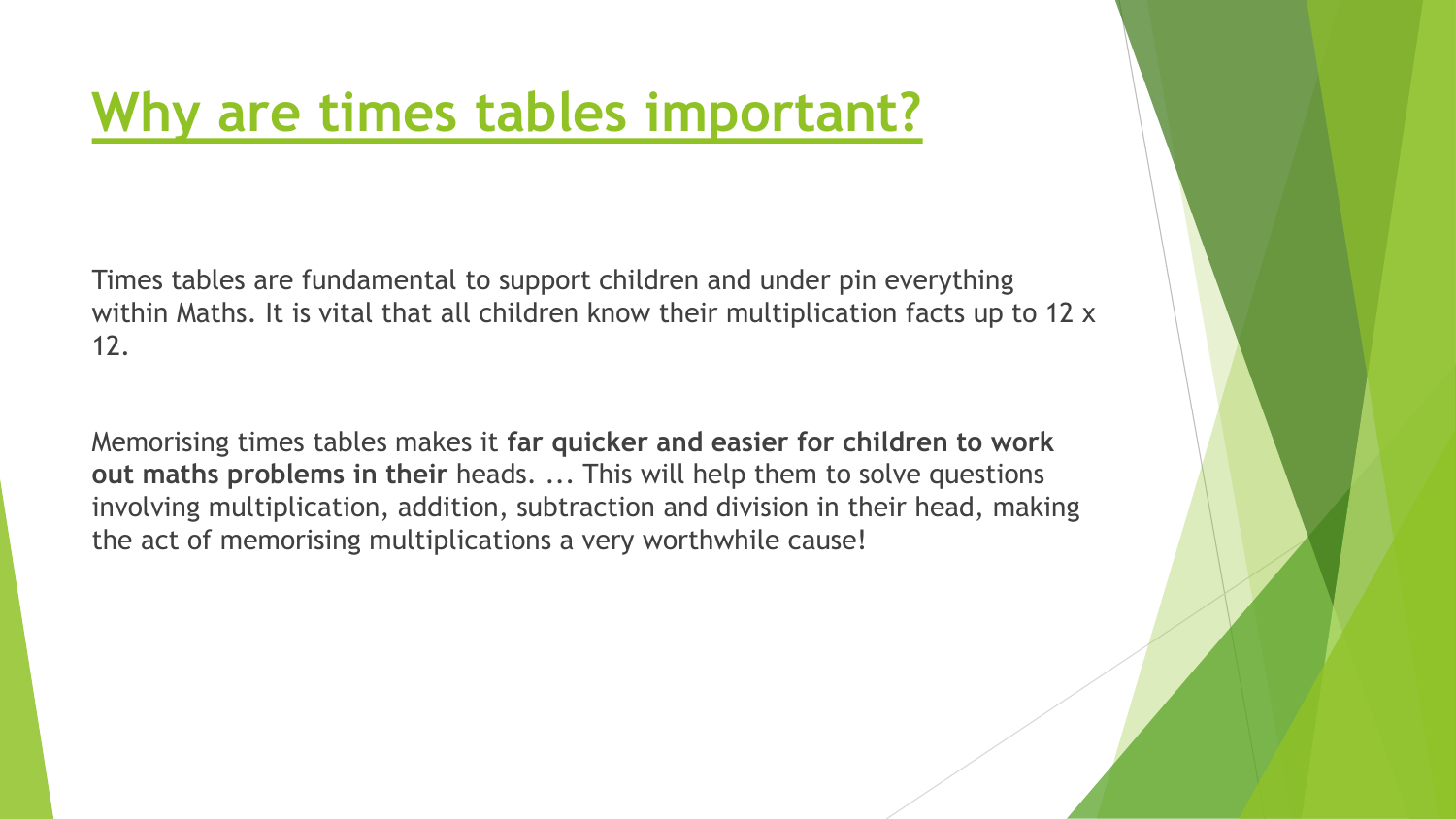# **Access for all children**

- There are several access arrangements available for the check, these can be used to support pupils with specific needs.
- Your child's teacher will ensure that the access arrangements are appropriate for your child before they take the check in June.
- The check has been designed so that it is inclusive and accessible to as many children as possible, including those with special educational needs or disability (SEND) or English as an additional language (EAL).
- $\blacktriangleright$  However, there may be some circumstances in which it will not be appropriate for a pupil to take the check, even when using suitable access arrangements.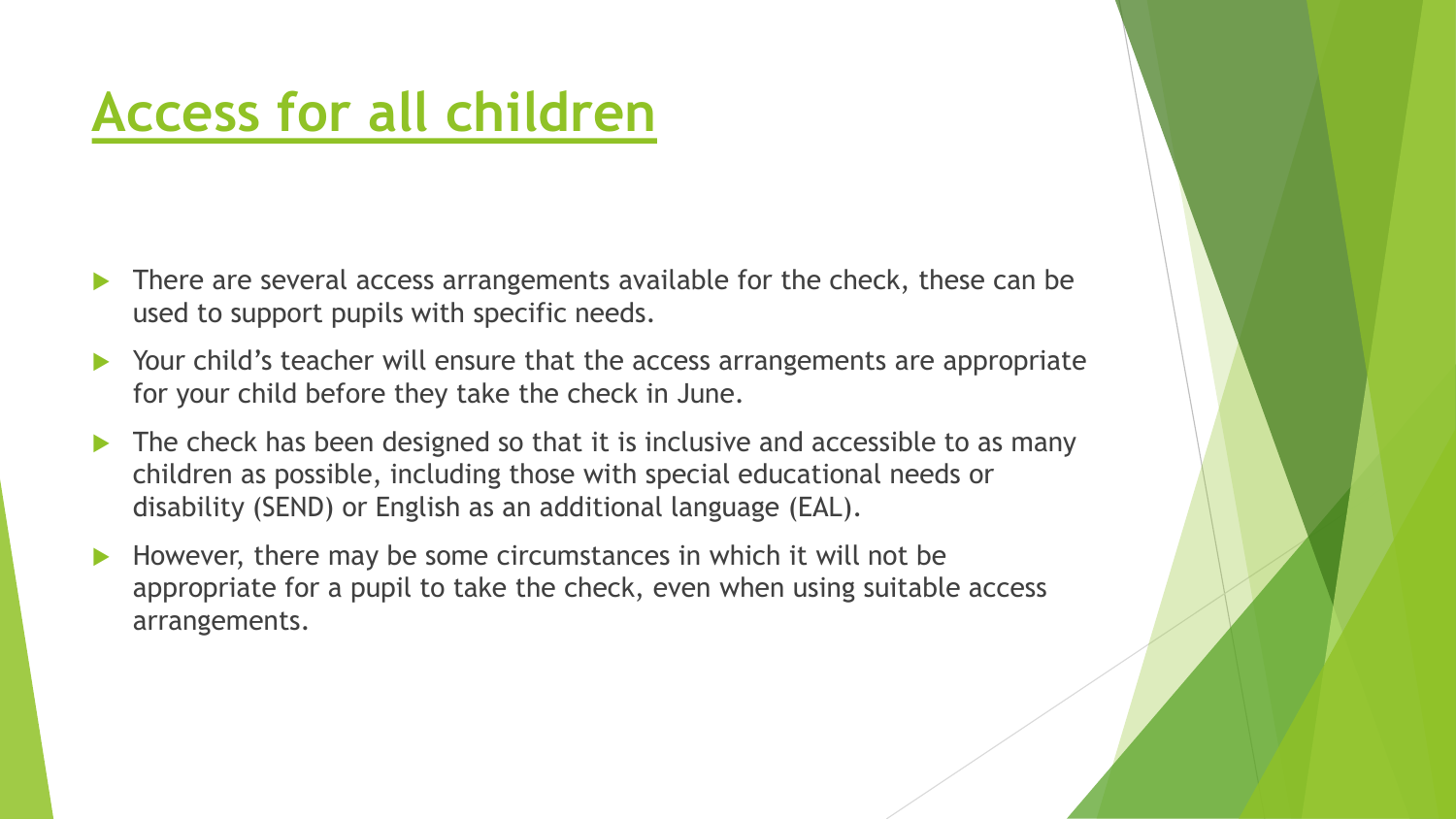# **Will I find out my child's score?**

Yes. Your child's teacher will share your child's score with you, as they would with all national curriculum assessments. There is no pass mark for the check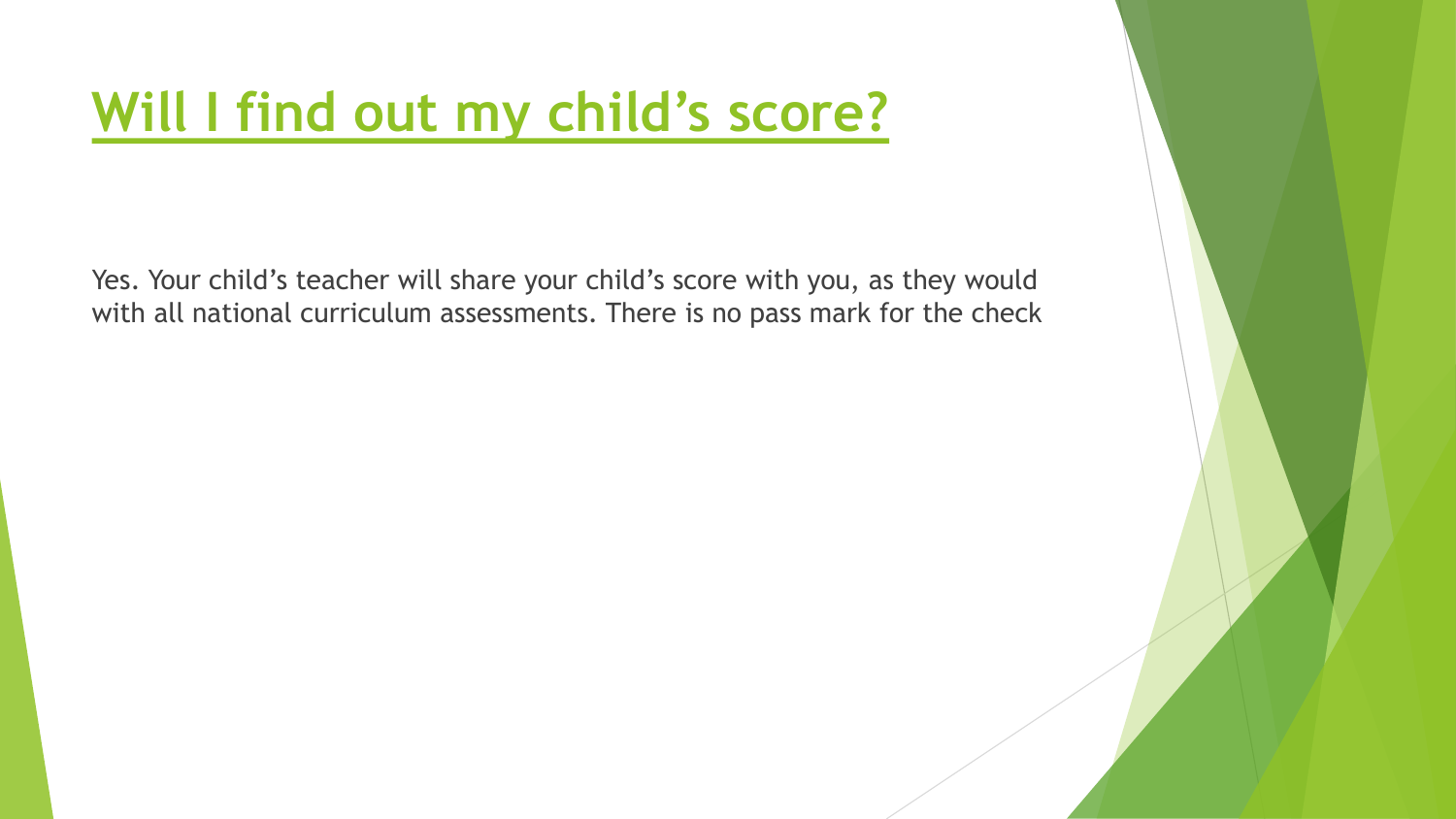## Example- this is very similar to the NTC.

[https://mathsframe.co.uk/en/resources/resource/477/Multiplication-Tables-](https://mathsframe.co.uk/en/resources/resource/477/Multiplication-Tables-Check)Check

<https://www.timestables.co.uk/multiplication-tables-check/>

BBC supermovers

**Topmarks**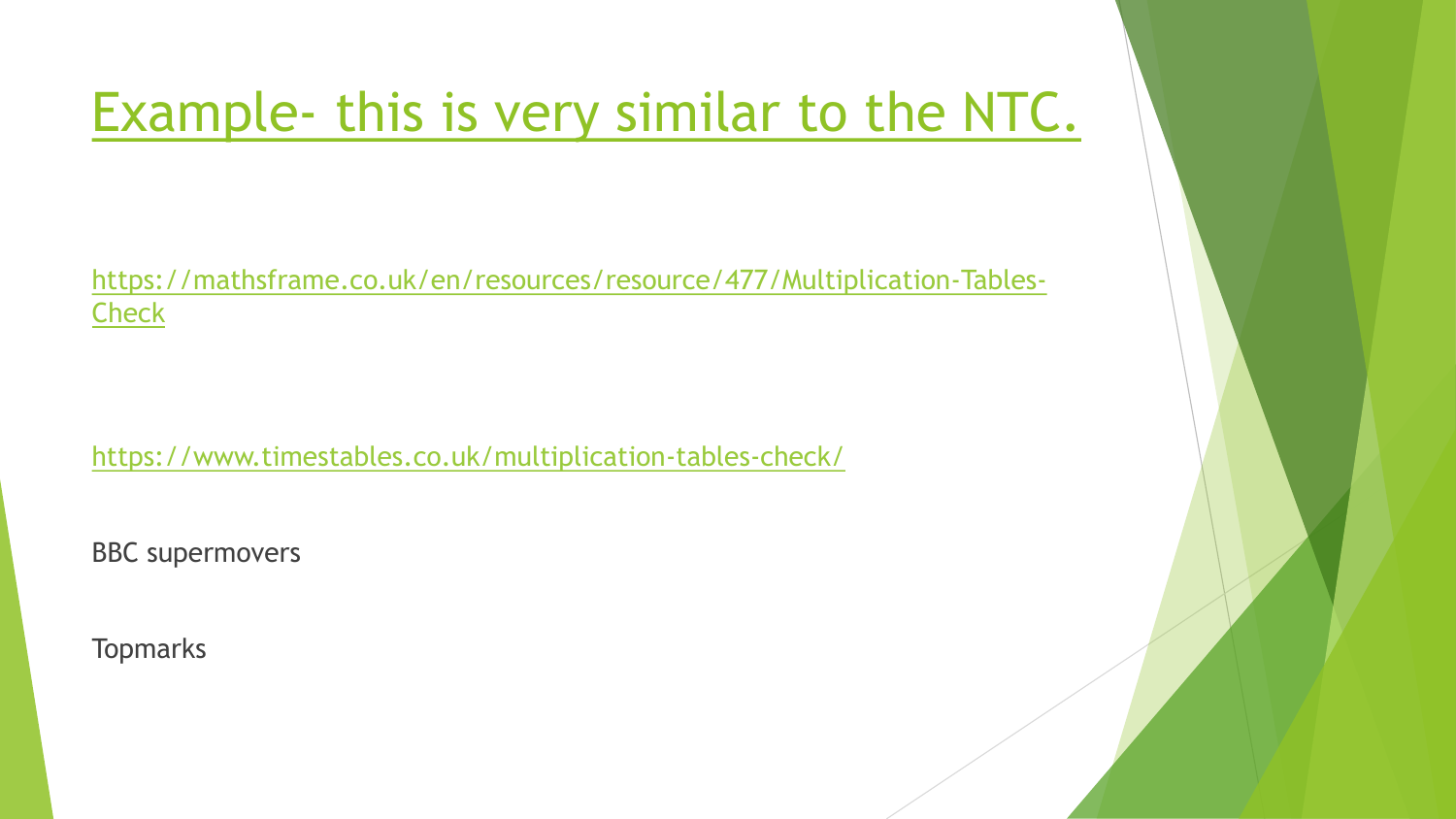# **What can I do to support my child?**

[https://www.gov.uk/government/publications/multiplication-tables-check-information](https://www.gov.uk/government/publications/multiplication-tables-check-information-for-parents)for-parents

We would love for your children to practise with you at home so that they feel confident when completing the test.

Learn timetable songs – there are lots of YouTube and is a great way to start learning new tables.

Use a stopwatch to time each other answering quick fire calculations.

Encourage children to play Times table Rockstars as often as possible. Small 5 minute daily sessions will help children to learn times tables more than one long session a week. The soundcheck is very similar to the multiplication check.

Chanting their times table is an excellent way to learn them. They could do this each time they walk up the stairs.